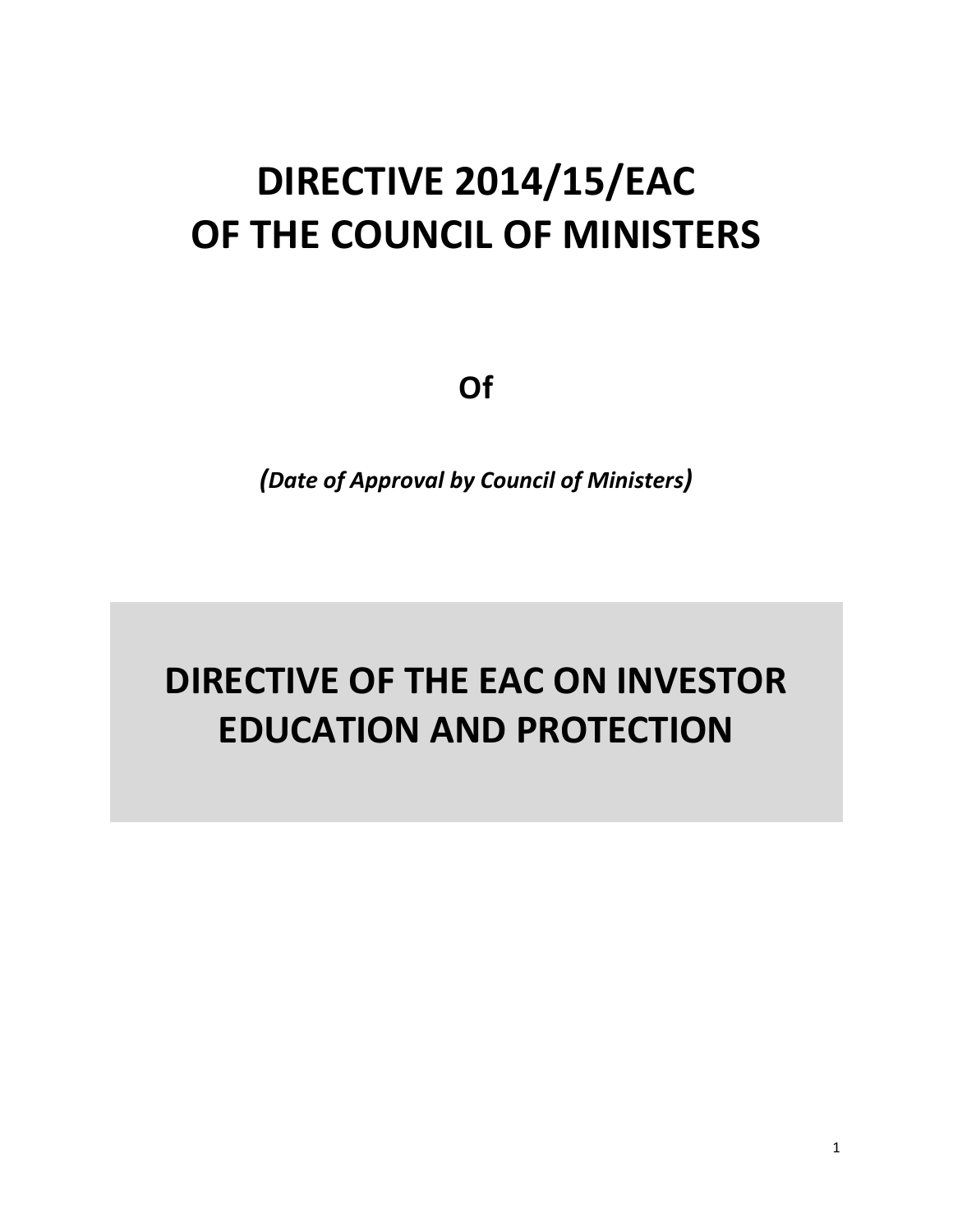## **PREAMBLE:**

#### **The Council of Ministers of the East African Community**

Having regard to the Treaty for the establishment of the East African Community and in particular Articles 85 (d), 14 and 16;

**WHEREAS Article 31** of the Protocol on the Establishment of the EAC Common Market provides that for proper functioning of the Common Market, the Partner States undertake to co-ordinate and harmonise their financial sector policies and regulatory frameworks to ensure the efficiency and stability of their financial systems as well as the smooth operations of the payment system;

**WHEREAS Article 47** of the Protocol on the Establishment of the EAC Common Market provides that the Partner States shall undertake to approximate their national laws and to harmonize their policies and systems for purposes of implementing this Protocol and that the Council shall issue directives for the purposes of implementing this Article:

#### **HAS ISSUED THIS DIRECTIVE**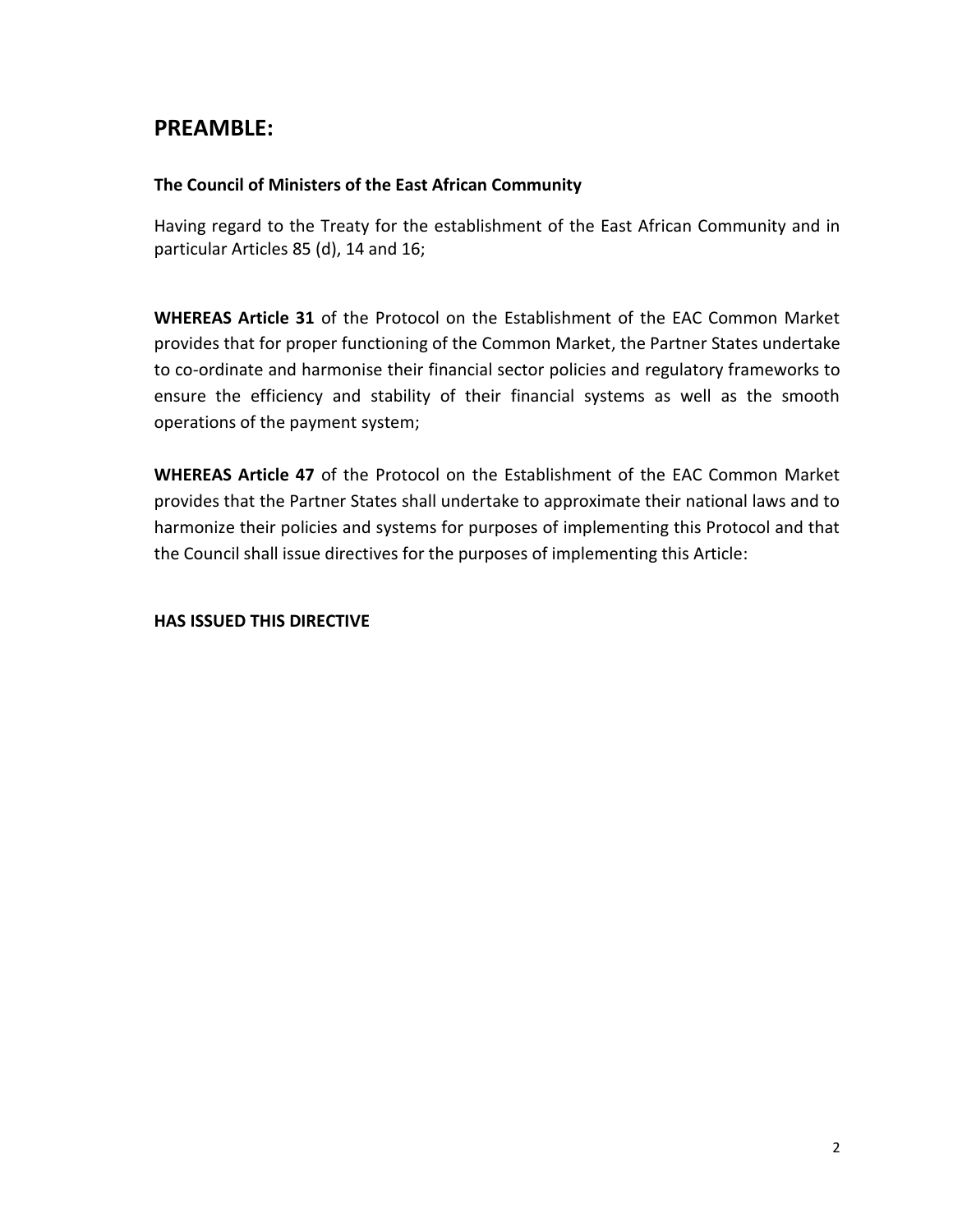## **ARTICLE 1 INTERPRETATION**

In this Directive unless the context otherwise requires:

**"advertisement"** means any form of public notice which is an attempt to invite or induce, directly or indirectly, any person to purchase or acquire an interest in a product or service;

**"agreement"** means an arrangement or understanding between or among two or more parties that purports to establish a relationship in law between or among them;

**"Board"** means the Board of the Competent Authority**;**

**"Community"** means the East African Community established by Article 2 of the Treaty;

**"Competent Authority**" means the national regulatory agency that is the primary supervising entity of securities markets in the Partner State;

**"complaint"** means any oral or written expression of dissatisfaction about the provision or failure to provide a securities product:

- (a) which is made by a licensed market intermediary in the securities market by or on behalf of an investor; and
- (b) which alleges that as a result of an act or omission by or on behalf of the licensed market intermediary, the investor has suffered or may suffer financial loss, material inconvenience or material distress;

**"direct marketing"** means to approach a person either in person or by mail or electronic communication for the direct or indirect purpose of:

- (a) promoting or offering to supply in the ordinary course of business the services to a person; or
- (b) requesting the person to make a donation of any kind for any reason;

**"Fund"** means a Fund established for the purposes of Investor education**;**

**"investor"** means a person who has invested in securities in the EAC securities market through any of the market intermediaries in the EAC Partner States;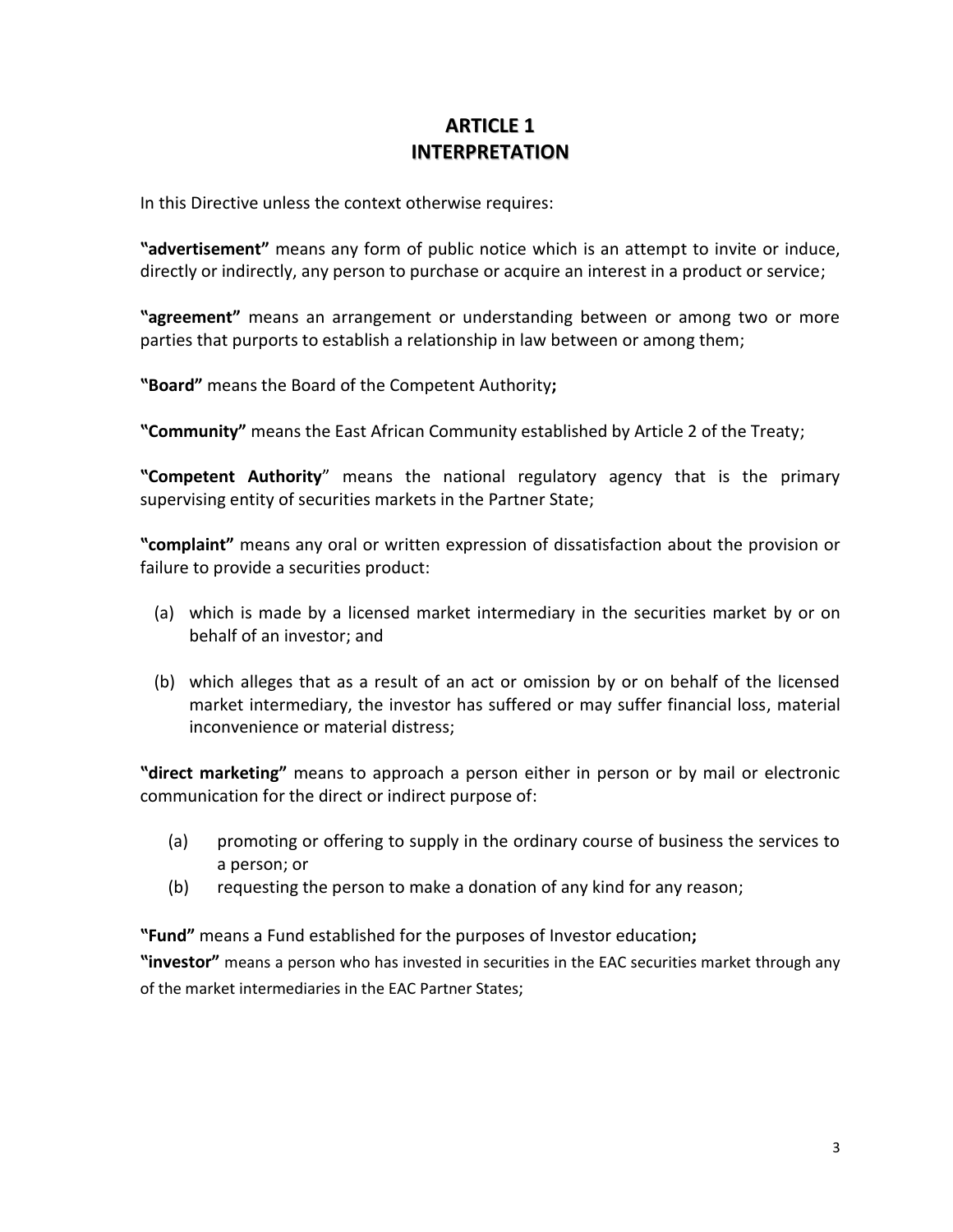**"market intermediary"** means a broker, dealer, fund manager, investment bank or any other entity licensed by the competent authorities in the EAC to provide services in the securities market;

**"market player"** means a market intermediary, issuer of securities and any other person involved in the securities markets in the Community;

**"Partner States"** means the Republic of Burundi, the Republic of Kenya, the Republic of Rwanda, the United Republic of Tanzania and the Republic of Uganda, and any other country granted membership to the Community under Article 3 of the Treaty;

**"Treaty"** means the Treaty for the Establishment of the East African Community and any annexes and protocols thereto; and

**"Competent court"** means any court that has jurisdiction to determine cases in the Partner States**.**

## **ARTICLE 2 PRINCIPLES**

In implementing this Directive, Partner States shall abide by the following principles:

- a) The relationship between the market intermediaries and the Investors shall be guided by the following key principles;
	- (i) fairness
	- (ii) reliability;
	- (iii) transparency;
	- (iv) accountability; and
	- (v) objectivity;
- b) A Market Intermediary shall act fairly and professionally in all its dealings with an investor.
- c) A Market Intermediary shall not engage in unfair, deceptive or aggressive practices such as intimidating an investor; offer or solicit for bribes or gifts or other unfair inducements.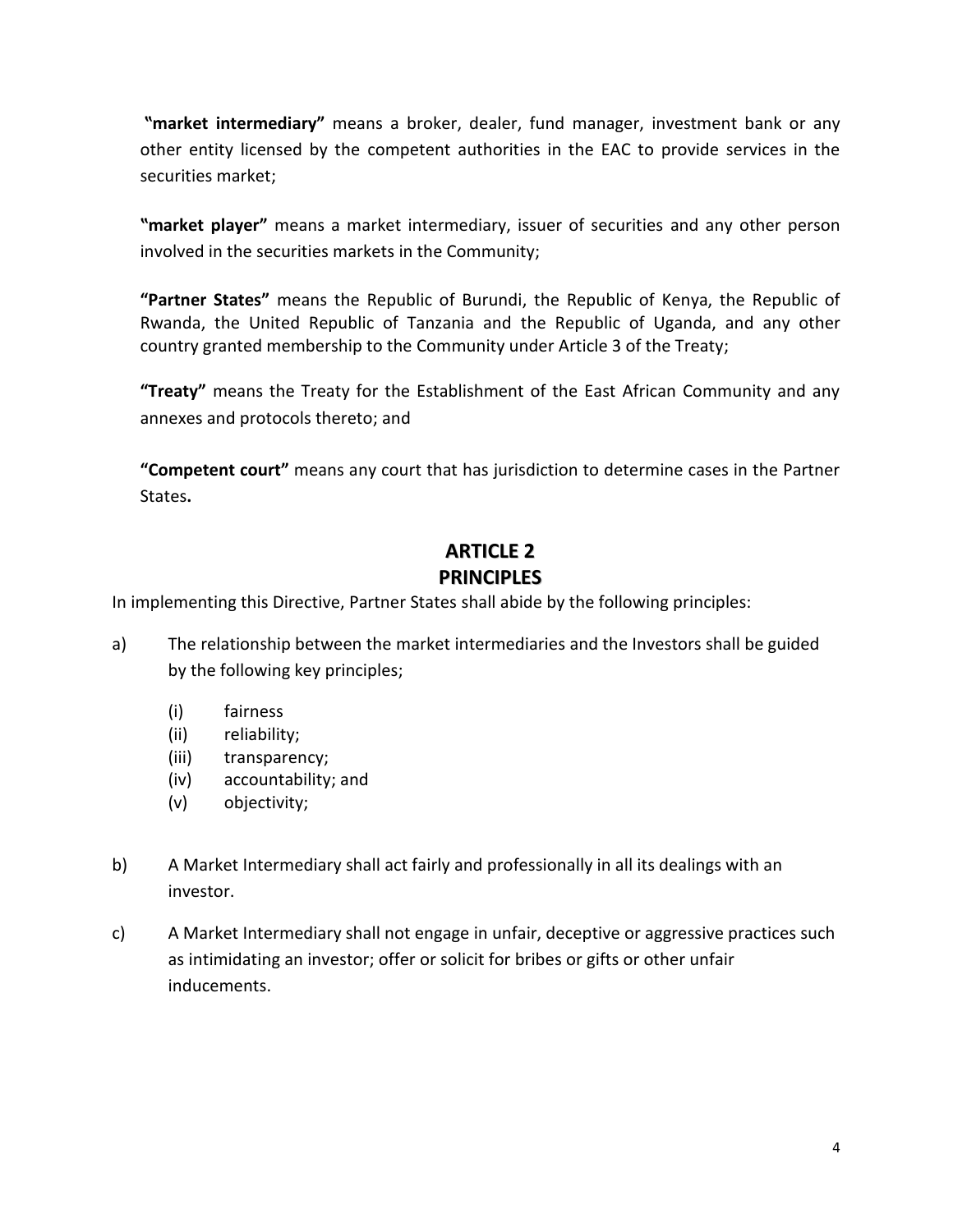## **ARTICLE 3 OBJECTIVES**

- 1. To promote fair and equitable securities markets services practices by setting minimum standards for market intermediaries in EAC Partner States
- 2. Increase transparency in order to inform and empower investors in the securities market.
- 3. Provide efficient and effective mechanisms for handling investor complaints relating to the provision of securities markets products.
- 4. To establish a regulatory framework for the achievement and maintenance of investor education and protection that is fair, accessible, efficient, sustainable and responsible for the benefit of investors generally.
- 5. Improve investor education and awareness and encourage responsible and informed investor choice and behaviour.
- 6. Promote investor confidence, empowerment and the development of a culture of investor responsibility through individual and group education, vigilance, advocacy and activism.

## **ARTICLE 4 SCOPE**

This Directive shall apply to all Investor education activities by the Competent Authorities and licensed market intermediaries and their agents in respect of the securities markets within the Community.

### **ARTICLE 5 ROLE OF COMPETENT AUTHORITIES**

1. A Competent Authority shall

(a) take such steps as are necessary to ensure that the investor education function and protection is performed and shall

(b) adopt an annual budget and plan for the investor education activities

2. The Competent Authorities shall publish an Annual report including a list of activities undertaken during a financial year for investor education.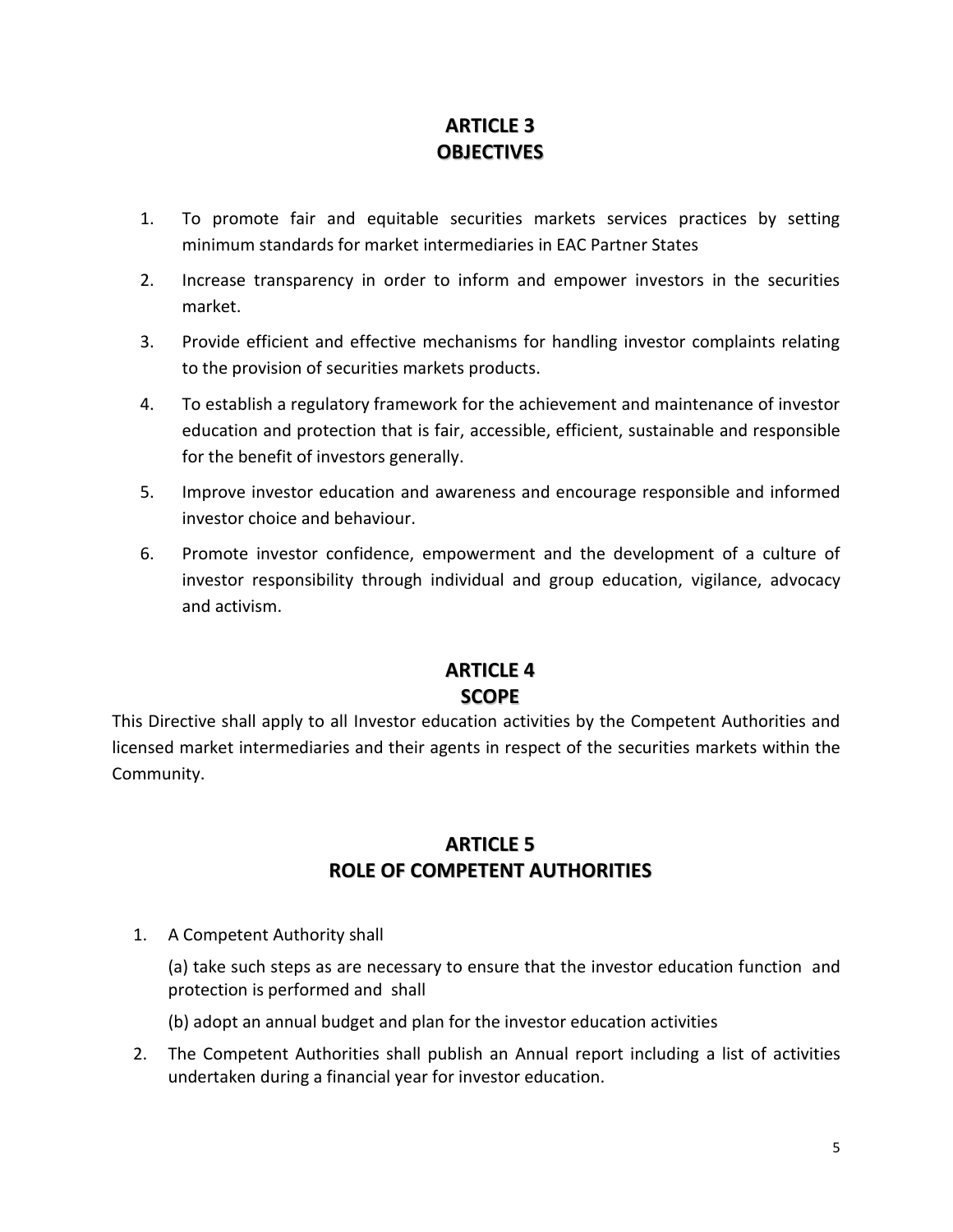#### **ARTICLE 6 PROTECTION AGAINST DISCRIMINATORY PRACTICES**

- 1. A market intermediary shall not discriminate against any investor on the grounds of gender, race, colour, ethnic origin, tribe, birth, creed or religion, social standing, political affiliation or disability.
- 2. If an investor has exercised, asserted or sought to uphold any rights set out in this directive or in any agreement or transaction with a market intermediary, the market intermediary shall not, in response:
	- (a) treat the investor unfairly or with prejudice as a result of having made a complaint;
	- (b) fail to act on a complaint for reasons that other investors have not exercised, asserted or sought to uphold such a right on a similar matter;
	- (c) penalize the investor;
	- (d) alter the terms or conditions of a transaction or agreement with the investor to the detriment of the investor; or
	- (e) take any action to accelerate, enforce, suspend or terminate an agreement with the investor.

#### **ARTICLE 7**

#### **PROHIBITION OF MONOPOLISTIC TENDENCIES BY MARKET INTERMEDIARIES**

A market intermediary shall not require as a condition of offering financial services to an investor or as a condition of entering into an agreement or transactions that the investor shall:

- (a) use the services of that particular market intermediary;
- (b) enter into an additional agreement or transaction with the same licensed market intermediary or a designated third party; and
- (c) agree to purchase any particular securities services or products from a designated third party;

Unless the market intermediary:

- (a) can show that the convenience to the investor in having these services bundled overweighs the limitation of the investor's right to choice;
- (b) can show that the bundling of those services may result into economic benefit for the investors; or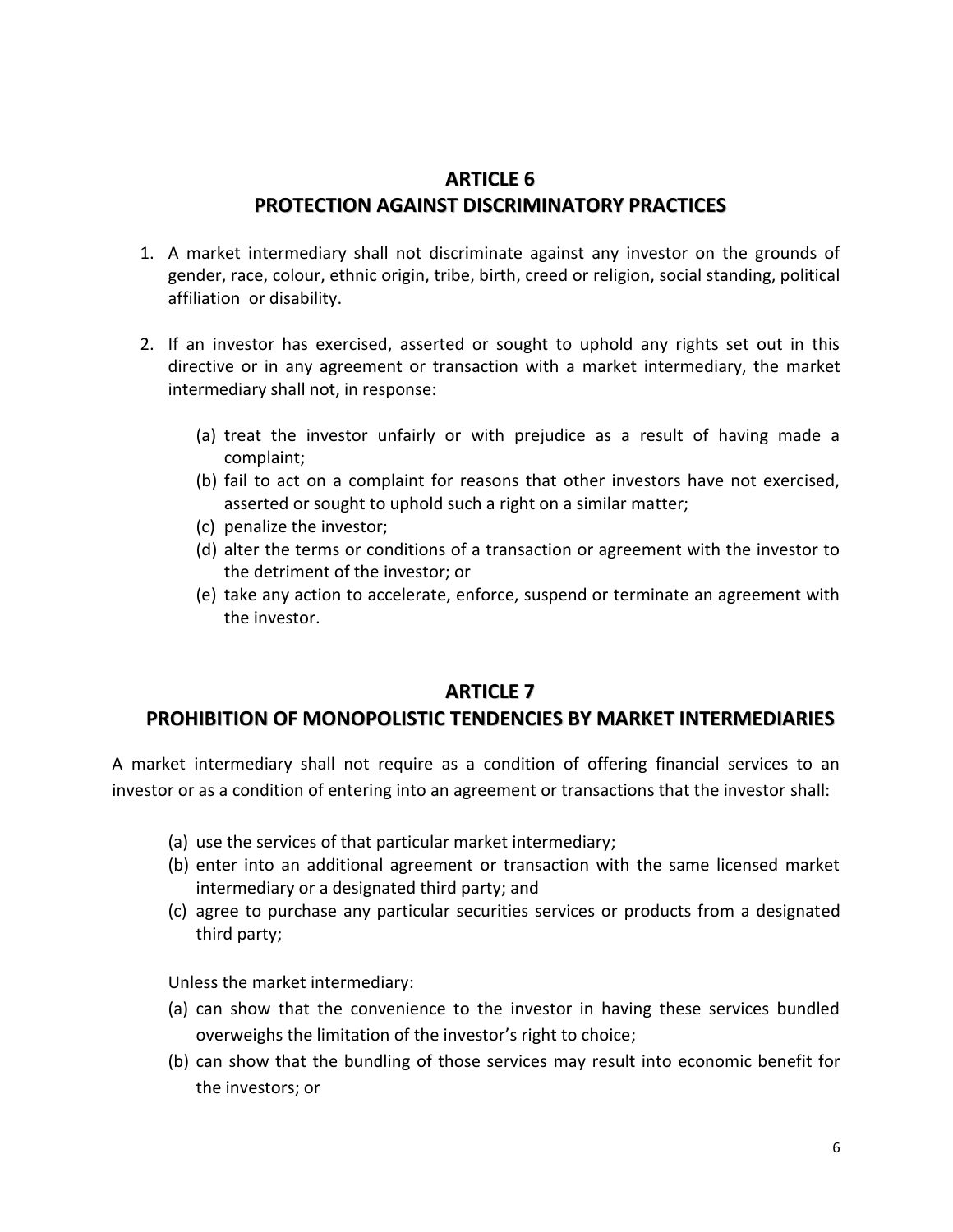(c) offers bundled services separately and at individual prices.

#### **ARTICLE 8 DISCLOSURE AND DISPLAY OF INFORMATION**

- 1. The market intermediary or issuer of any securities product shall publicly display a notice, document or visual representation in plain language which can easily be understood by investors.
- 2. For the purposes of this Directive, a notice, document or visual representation shall be in plain language.
- 3. A notice, document or visual representation shall be considered to be in plain language if it is reasonable to conclude that an ordinary investor of the class of persons for whom the notice, document or visual representation is intended with average literacy skills and minimal experience as an investor of the relevant securities services could be expected to understand the content, significance and importance of the notice, document or visual representation without undue effort having regard to:
	- (a) the context, comprehensiveness and consistency of the notice, document or visual representation;
	- (b) the organization, form and style of the notice, document, or visual representation; and
	- (c) the use of any illustrations, examples, headings or other aids to reading and understanding;
- 4. A market intermediary shall:
	- (a) disclose prescribed information to:
		- (i) any person who the intermediary solicits or agrees to represent with respect to the sale of any product or services or from whom the intermediary accepts any product for the purpose of offering it for sale; and
		- (ii) any person from whom the market intermediary solicits an offer or to whom the intermediary offers services to be performed by a third party;
	- (b) keep safe the prescribed records of all relationships and transactions contemplated in this Directive.

## **ARTICLE 9 FALSE, MISLEADING OR DECEPTIVE REPRESENTATIONS**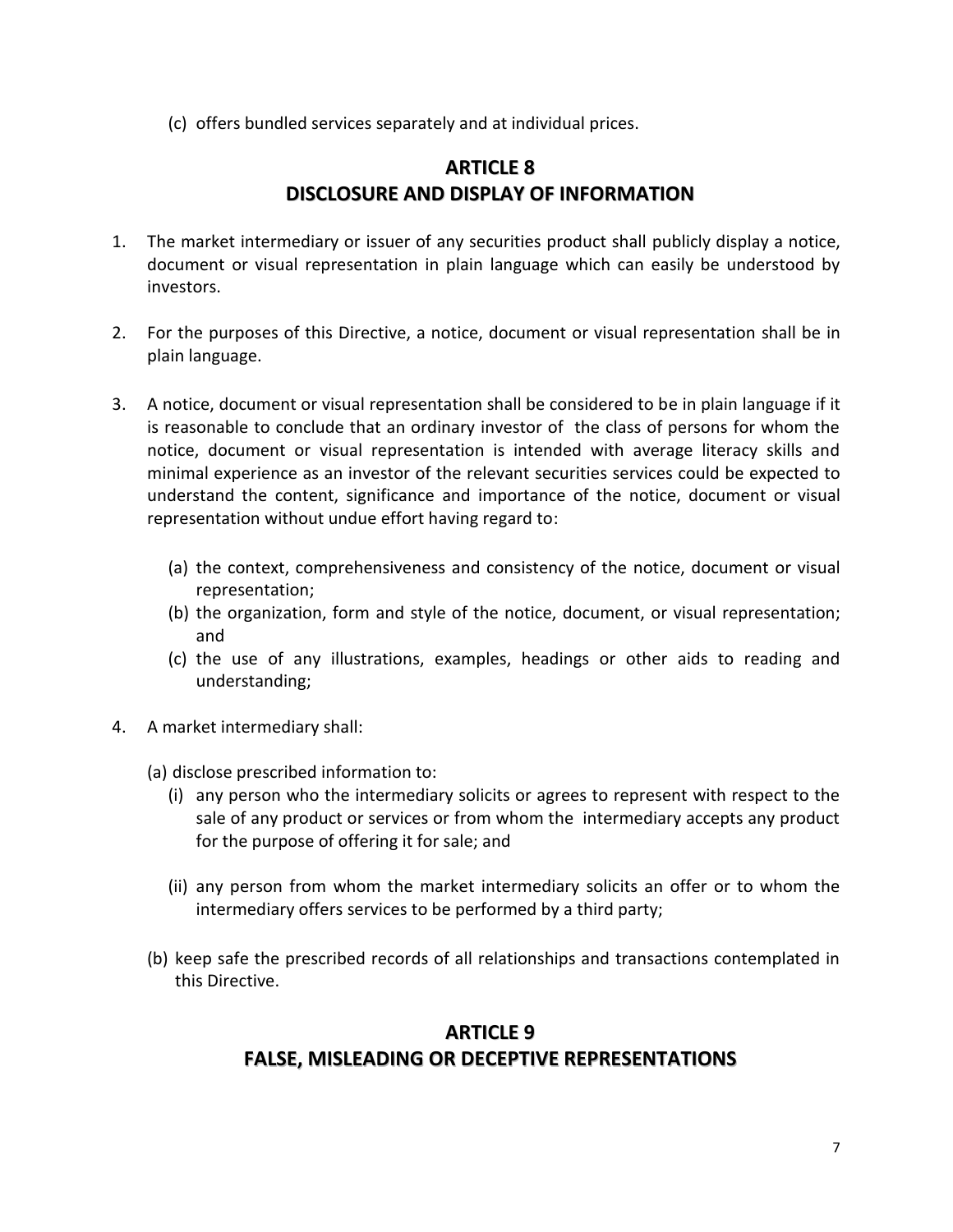- 1. A market intermediary shall not market any services in a manner that is misleading, fraudulent or deceptive including in respect of:
	- (a) the nature, properties, advantages, disadvantages or use of products and services;
	- (b) the manner or conditions in which those services maybe provided;
	- (c) the price at which the services may be provided or the existence of a relationship of the price to any previous price or competitor's price for comparable or similar services;
	- (d) the sponsoring of any event; or
	- (e) any other material respect of the services.
- 2. A market intermediary or his representative who is directly marketing any securities products or services and who concludes a transaction or agreement with an investor must inform the investor in the prescribed manner and form of the right to rescind that agreement.
- 3. In relation to the marketing of products and services, the market intermediary or his representative shall not by words or conduct:
	- (a) directly or indirectly express or imply a false, misleading or deceptive representation concerning a material fact to an investor;
	- (b) use exaggeration, innuendo or ambiguity as to a material fact or fail to disclose a material fact if that failure amounts to a deception; or
	- (c) fail to correct an apparent misapprehension on the part of an investor, amounting to a false, misleading or deceptive representation or permit or require any other person to do so on behalf of the market intermediary.

### **ARTICLE 10 PROVISION OF INFORMATION AND ADVICE TO AN INVESTOR**

- 1. Prior to an investor choosing a product or service provided by the licensed market intermediary, the market intermediary shall:
	- (a) explain clearly in plain language the key features of the range of products and services that the investor is interested in so as to enable the investor to arrive at an informed decision about these products and services including any charges and fees that would be incurred; and
	- (b) request the investor to provide all the information needed to verify whether or not the product or service meets the investors' investment objectives.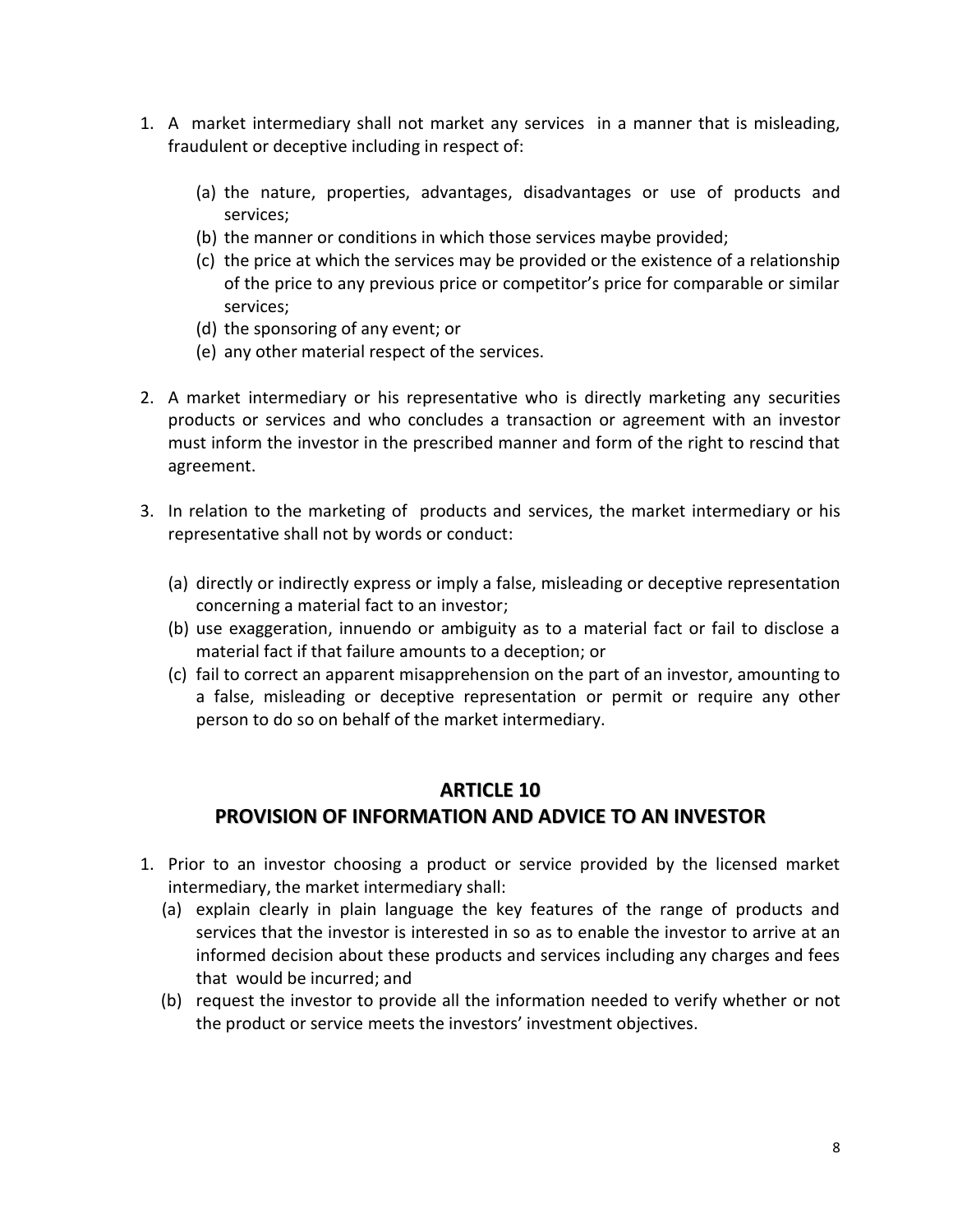#### **ARTICLE 11 NOTICE OF CHANGE TO TERMS AND CONDITIONS**

- 1. A market intermediary shall ensure that an investor is notified:
	- (a) at least thirty (30) calendar days in advance before implementing any changes to the terms and conditions, fees or charges, discontinuation of services or relocation of premises of the Market Intermediary; and
	- (b) immediately upon receipt of any information that may have a material impact on the investment.

#### **ARTICLE 12 TRANSPARENCY**

A Market Intermediary shall:

- (a) ensure that any information given to an investor in writing, electronically or orally is fair, clear and transparent;
- (b) ensure that the information is easily comprehensible so that investors can make an informed choice about a product or service;
- (c) ensure that the information is written in plain language and in a font size of not less that 10 points so that it is clear and legible ;
- (d) ensure that the information on its products and services is updated, current and easily available; and
- (e) ensure that contracts and other documentation relating to the securities products and services are summarized in a key facts document written in plain language setting out clearly all the key information relating to the product or service of interest to the investor.

## **ARTICLE 13 REMEDIAL MEASURES AND ADMINISTRATIVE SANCTIONS**

Any Market Intermediary that contravenes any provision of this Directive commits an offence that may lead to sanctions or penalties prescribed by national laws.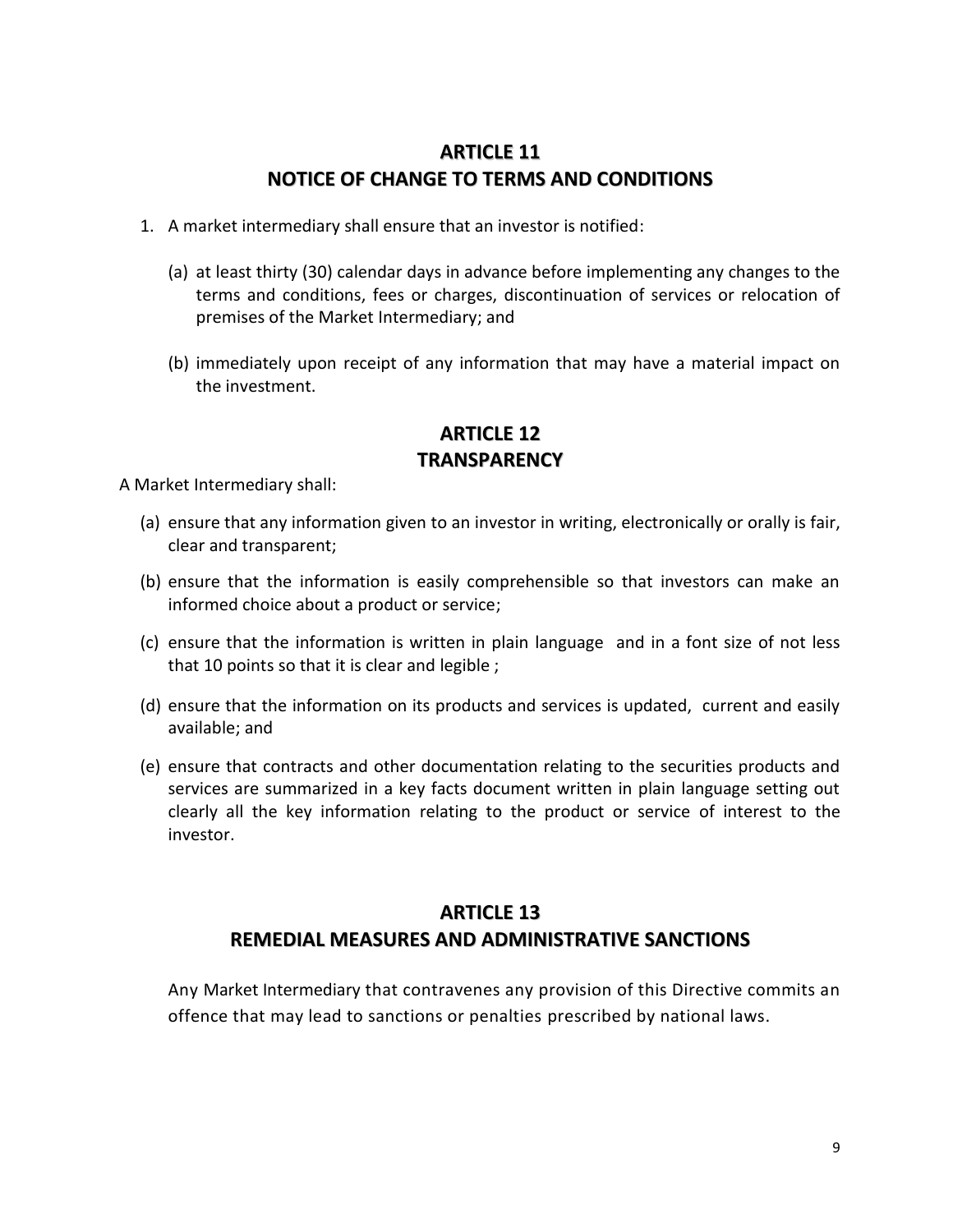## **ARTICLE 14 CO-OPERATION**

Competent Authorities shall cooperate with each other for the purpose of carrying out their duties under this Directive or national laws.

## **ARTICLE 15 DISPUTE RESOLUTION**

- 1. An investor dissatisfied with a decision of a market intermediary may request, in writing, that such decision be reviewed by the Competent Authority or such other body in the Partner State mandated to deal with investor complaints in accordance with the applicable Law.
- 2. An investor aggrieved by the decision of the Competent Authority or such other body in the Partner State mandated to deal with investor complaints, shall first seek resolution of that complaint from alternative dispute resolution mechanisms prior to lodging an appeal to a court of competent jurisdiction as provided under the National law of his jurisdiction.

### **ARTICLE 16 AMENDMENTS**

- 1. This Directive may be amended by the Council of Ministers.
- 2. Any proposals for amendment may be submitted in writing by the Partner States to the Secretary General of the East African Community.

### **ARTICLE 17 IMPLEMENTATION**

- 1. Partner States shall bring into force the laws, regulations and administrative provisions necessary to comply with this Directive not later than one year from the date of the Council of Ministers' issuance of the directive.
- 2. The Partner States shall inform the Council of Ministers of the implementation of sub article (1).